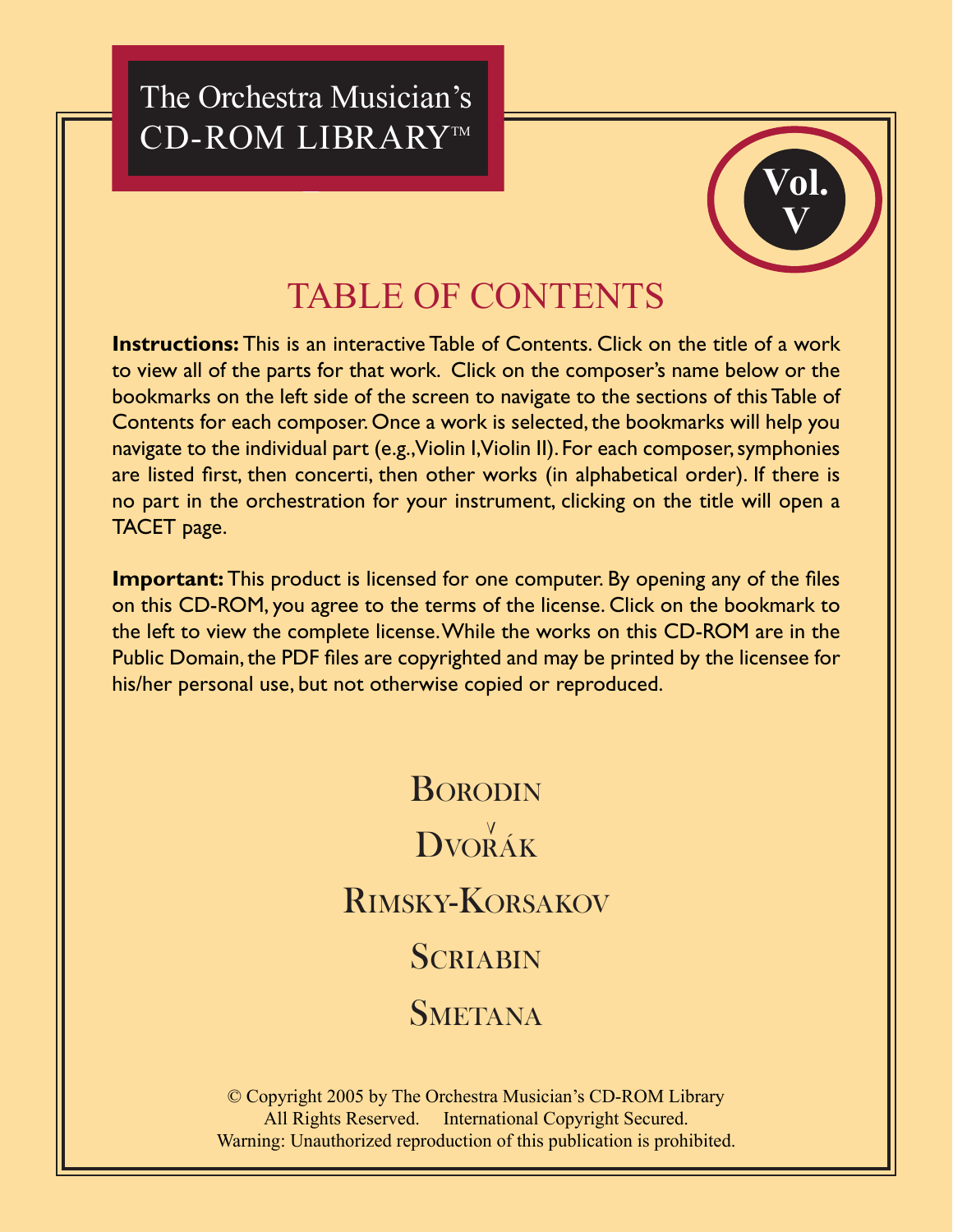# Vol **ALEXANDER BORODIN** Symphony No. 2 in B Minor On the Steppes of Central Asia **Polovtsian Dances ANTONÍN DVORÁK** Symphony No. 1 in C Minor (The Bells of Zlonice) Symphony No. 2 in  $B^{\flat}$  Major, Op. 4 Symphony No. 3 in E<sup>b</sup> Major, Op. 10 Symphony No. 4 in D Minor, Op. 13 Symphony No. 5 in F Major, Op. 76 Symphony No. 6 in D Major, Op. 60 Symphony No. 7 in D Minor, Op. 70 Symphony No. 8 in G Major, Op. 88 Symphony No. 9 in E Minor, Op. 95 (New World) Cello Concerto in B Minor, Op. 104 Piano Concerto in G Minor, Op. 33 Violin Concerto in A Minor, Op. 53 **Carnival Overture, Op. 92** The Golden Spinning Wheel, Op. 109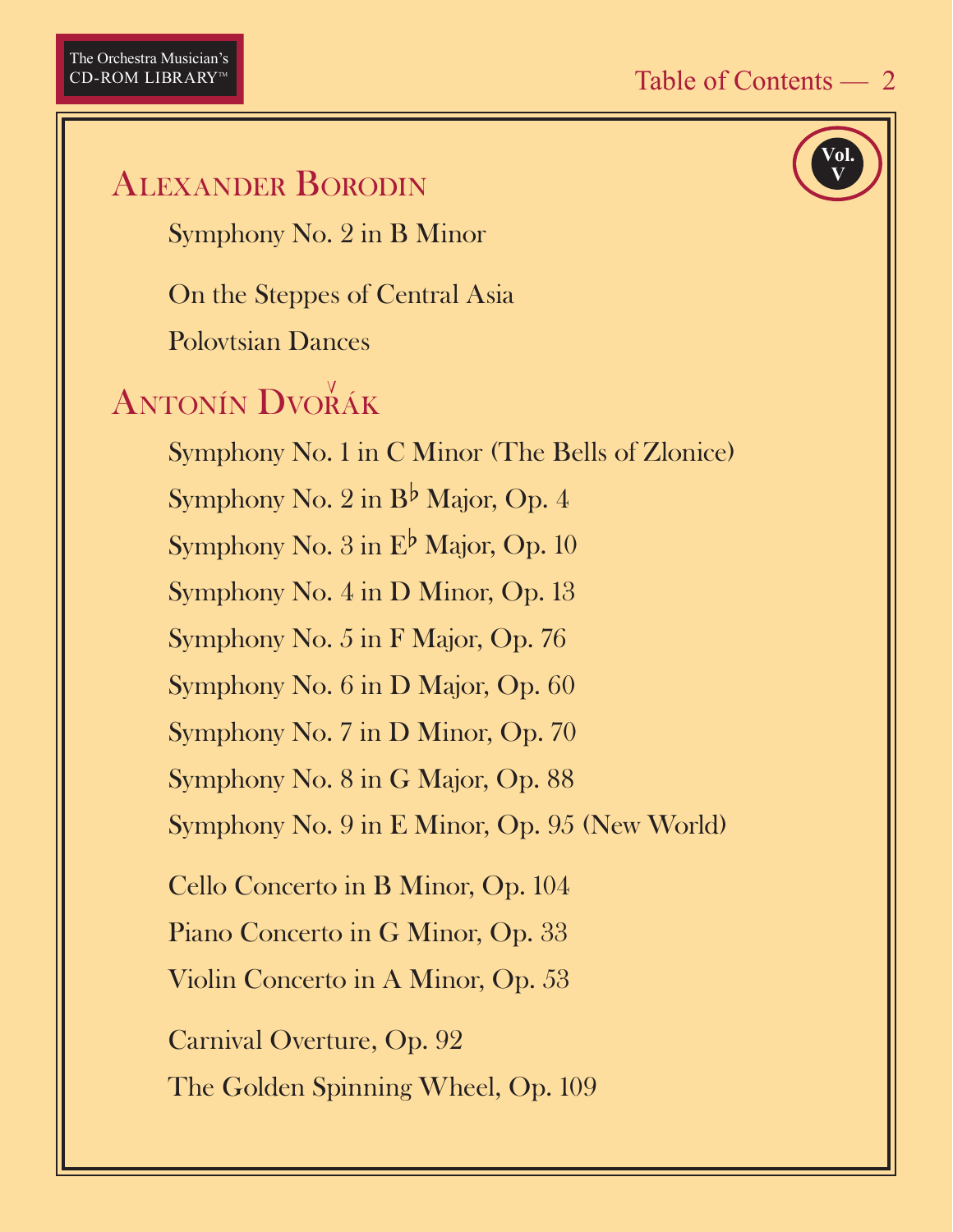Vol

## DVORÁK (CON'T.)

Husitzka, Op. 67 In Nature's Realm Overture, Op. 91 My Home, Op. 62 The Noonday Witch, Op. 108 Othello Overture, Op. 93 Romance in F Minor, Op. 11 Rondo in G Minor, Op. 94 Scherzo Capriccioso, Op. 66 Serenade in E Major, Op. 22 Silent Woods for Cello (Waldesruhe), Op. 68, No. 5 Slavonic Dances, Op. 46, Part I Slavonic Dances, Op. 46, Part II **Slavonic Dances, Op. 72** Slavonic Rhapsody No. 1 in D Major, Op. 45, No. 1 Slavonic Rhapsody No. 2 in G Minor, Op. 45, No. 2 Slavonic Rhapsody No.  $3$  in  $A^{\flat}$  Major, Op. 45, No. 3 Suite in A Major, Op. 98a, American Symphonic Variations, Op. 78 The Water Goblin, Op. 107 The Wood Dove, Op. 110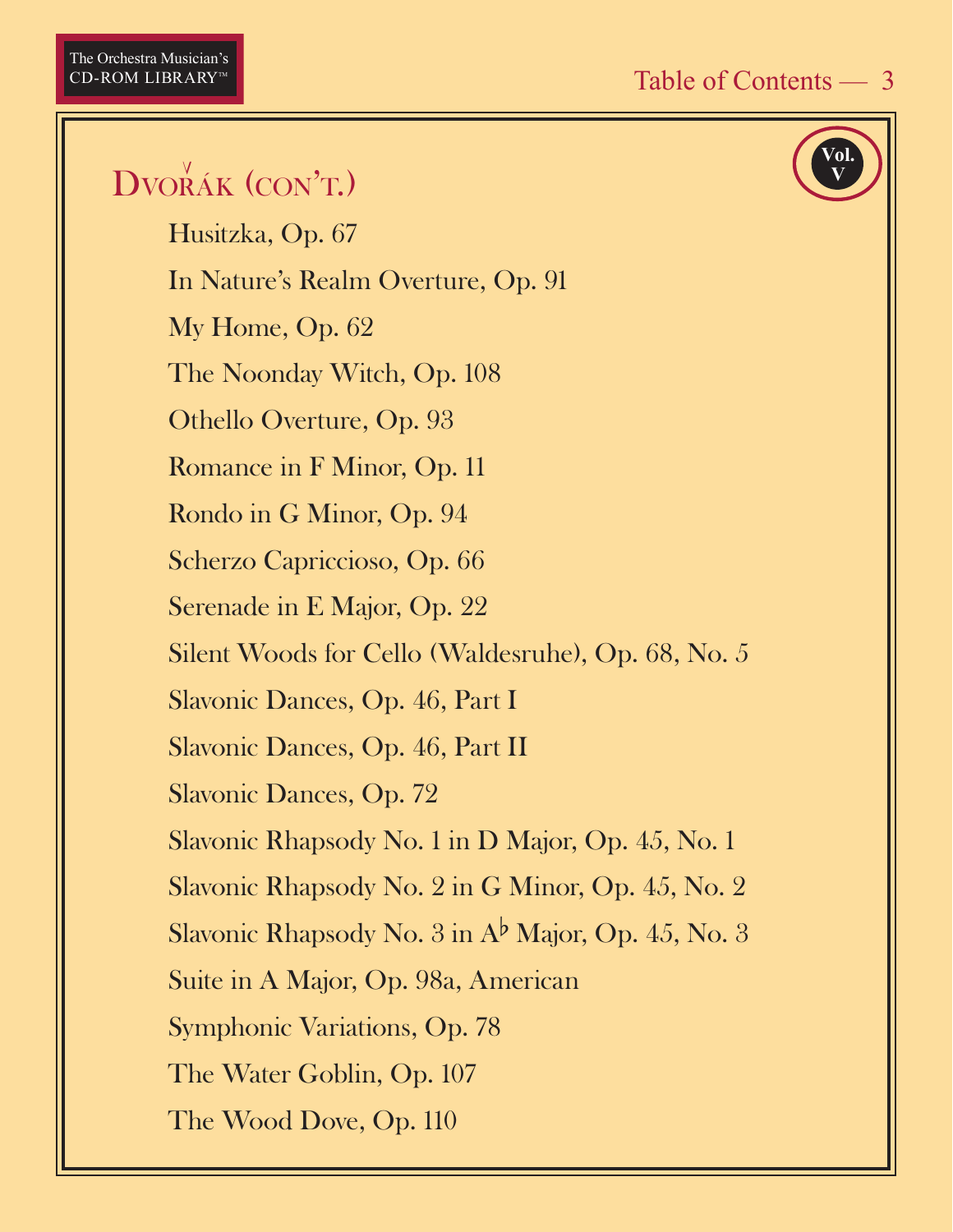Vol

## NICOLAI RIMSKY-KORSAKOV

Symphony No. 2, Op. 9 (Antar)

Symphony No. 3, Op. 32

Capriccio Espagnole, Op. 34

**Christmas Eve Suite** 

Le Coq d'Or Suite

**Mlada** 

**Russian Easter Overture, Op. 36** 

Sadko, Op. 5

Scheherazade, Op. 35

The Tsar's Bride Overture

#### **ALEXANDER SCRIABIN**

Symphony No. 1, Op. 26 Symphony No. 2, Op. 29 Symphony No. 3, Op. 43 (Divine Poem)

Symphony No. 4, Op. 54 (Poem of Ecstacy)

Symphony No. 5, Op. 60 (Prometheus, Poem of Fire)

Piano Concerto in F# Minor, Op. 20